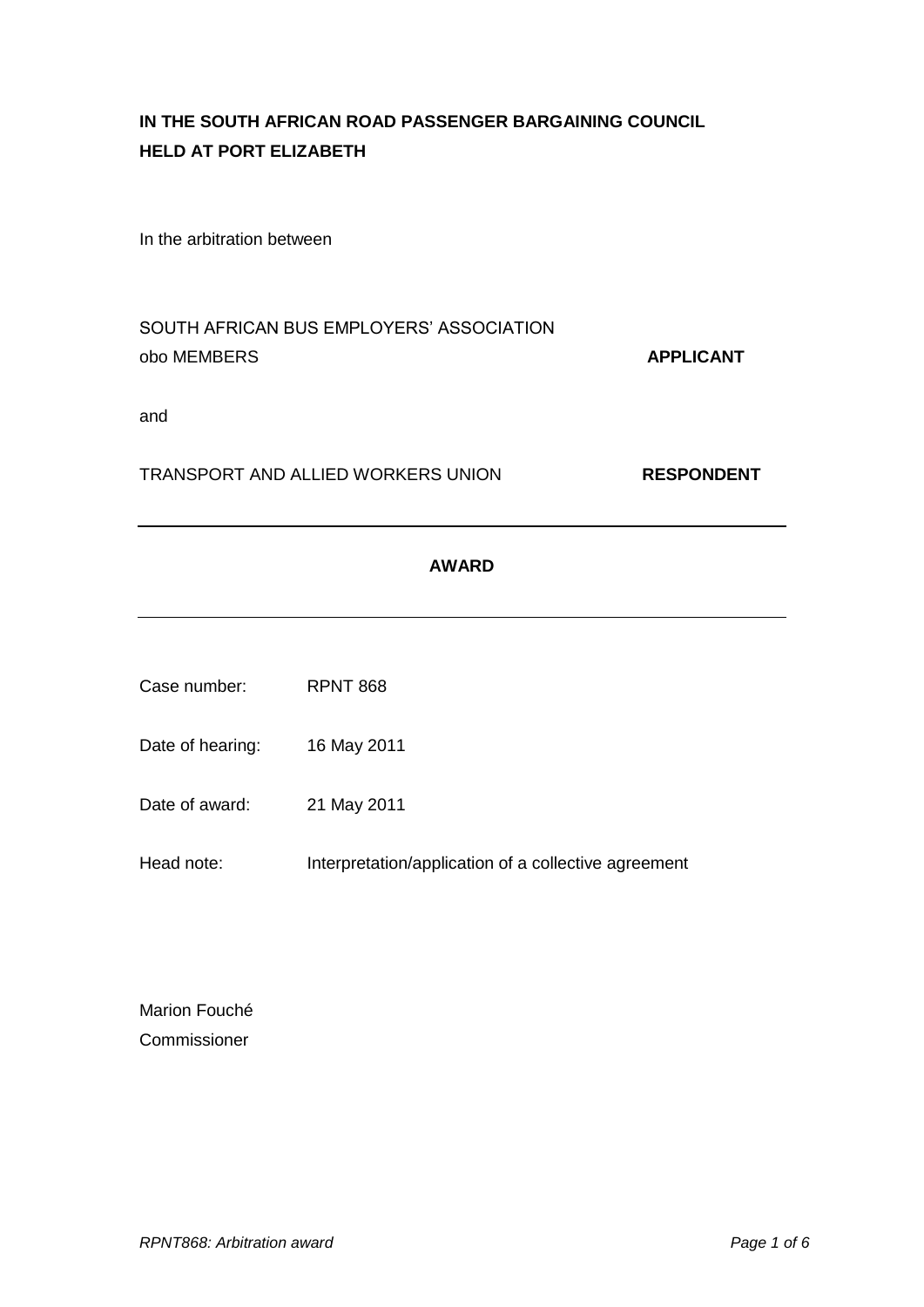# **Details of hearing and representation**

- 1. This matter was enrolled for arbitration in the South African Road Passenger Bargaining Council (SARPBAC) and was heard on 16 May 2011 in Port Elizabeth.
- 2. The Applicant in this matter is the South African Bus Employers' Association (SABEA). Adv Wade SC, instructed by Chris Baker and Associates, appeared for the Applicant.
- 3. The Respondent in this matter is the Transport and Allied Workers Union (TAWU). The Respondent was not in attendance.

# **Absence of the Respondent**

- 4. Perusal of the file revealed that the notice of set down for these arbitration proceedings was duly served by SARPBAC on the Respondent on 20 April 2011.
- 5. Mr Wade, for the Applicant, pointed out that the instructing attorney, Mr Baker, had been involved in another matter with the Respondent a week prior to these proceedings, during which time the Respondent was reminded of the arbitration date in this matter.
- 6. Mr Wade further submitted that the non-attendance of the Respondent could probably be ascribed to its acknowledgment that it had not complied with the SARPBAC constitution.
- 7. In the circumstances I was satisfied that the Respondent had received due notice of these proceedings and was aware thereof. In terms of SARPBAC Rule 14.2.2 it was decided to continue with the arbitration in the absence of the Respondent.

#### **Issue to be decided**

8. The purpose of this arbitration is to determine whether or not the Respondent had complied with the SARPBAC constitution, a collective agreement.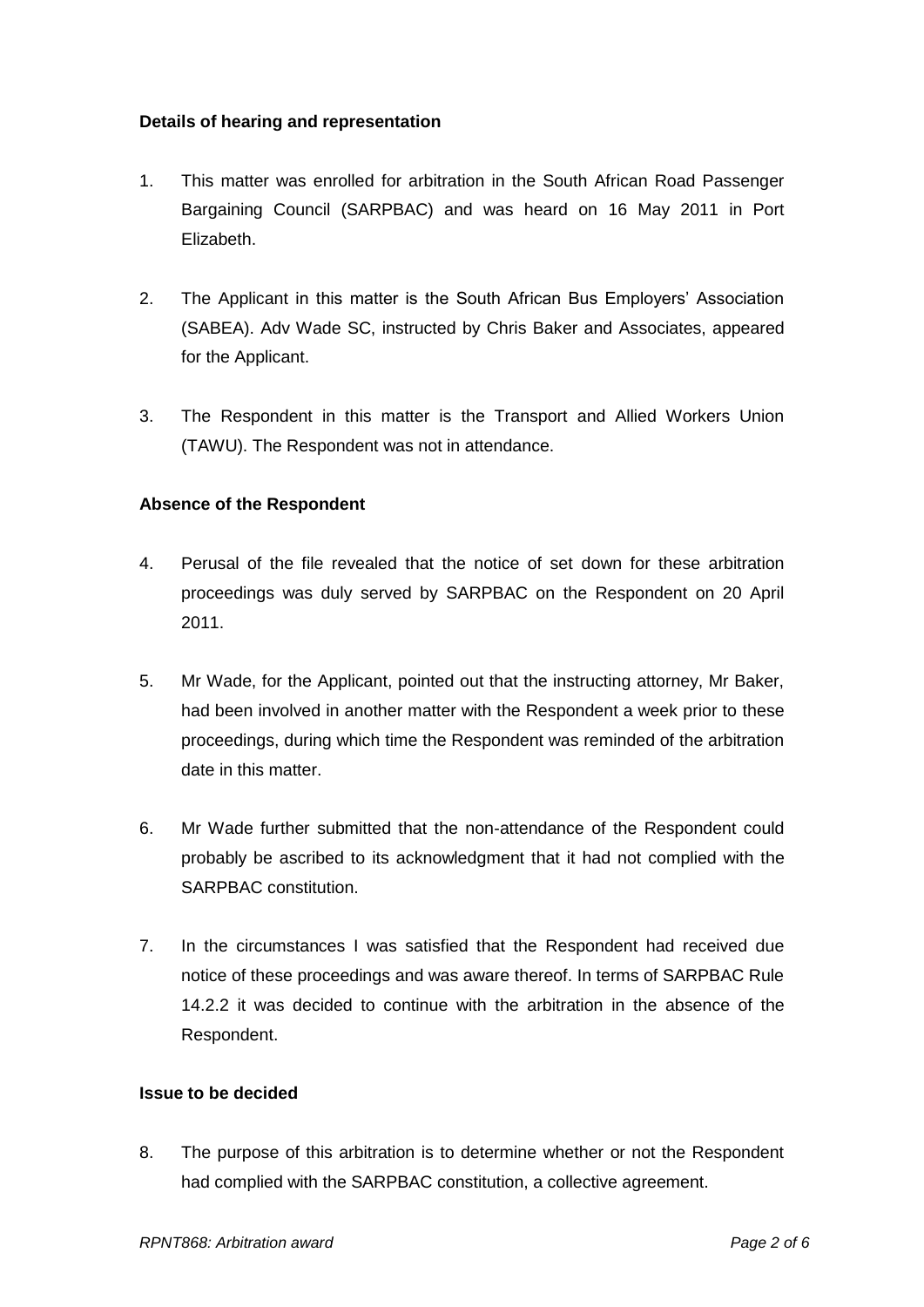# **Survey of evidence**

- 9. Mr Heimes, employed by Algoa Bus Company in Port Elizabeth and President of SABEA, had the necessary mandate to represent SABEA at these proceedings and he testified for the Applicant.
- 10. Algoa Bus Company is a member of SABEA and SABEA is the employer party to SARPBAC. Three unions constitute the employee parties to SARPBAC: SATAWU, TAWU and TOWU. A constitution for SARPBAC had been concluded and signed by SABEA and the three unions.
- 11. In terms of paragraph 6.6 of the SARPBAC constitution a party may withdraw from the bargaining council on six months' written notice to the General Secretary of the council.
- 12. On 21 December 2010 the Respondent's General Secretary addressed correspondence to the General Secretary of SARPBAC to the effect that the Respondent was withdrawing as a party to the bargaining council with immediate effect.
- 13. According to Mr Heimes, the Respondent considered itself withdrawn with immediate effect. This was borne out by the fact that the Respondent had approached several members of the Applicant with the demand to negotiate at plant level, that is, outside the ambit of the bargaining council.
- 14. Considering the requirement in paragraph 6.6 of the constitution, Mr Heimes submitted that the Respondent's withdrawal from the bargaining council was unlawful as it did not give the required notice of six months.
- 15. After the Respondent's notice to the bargaining council the Applicant replied to the Respondent in writing to the effect that its resignation was invalid as it did not meet the requirements of the constitution.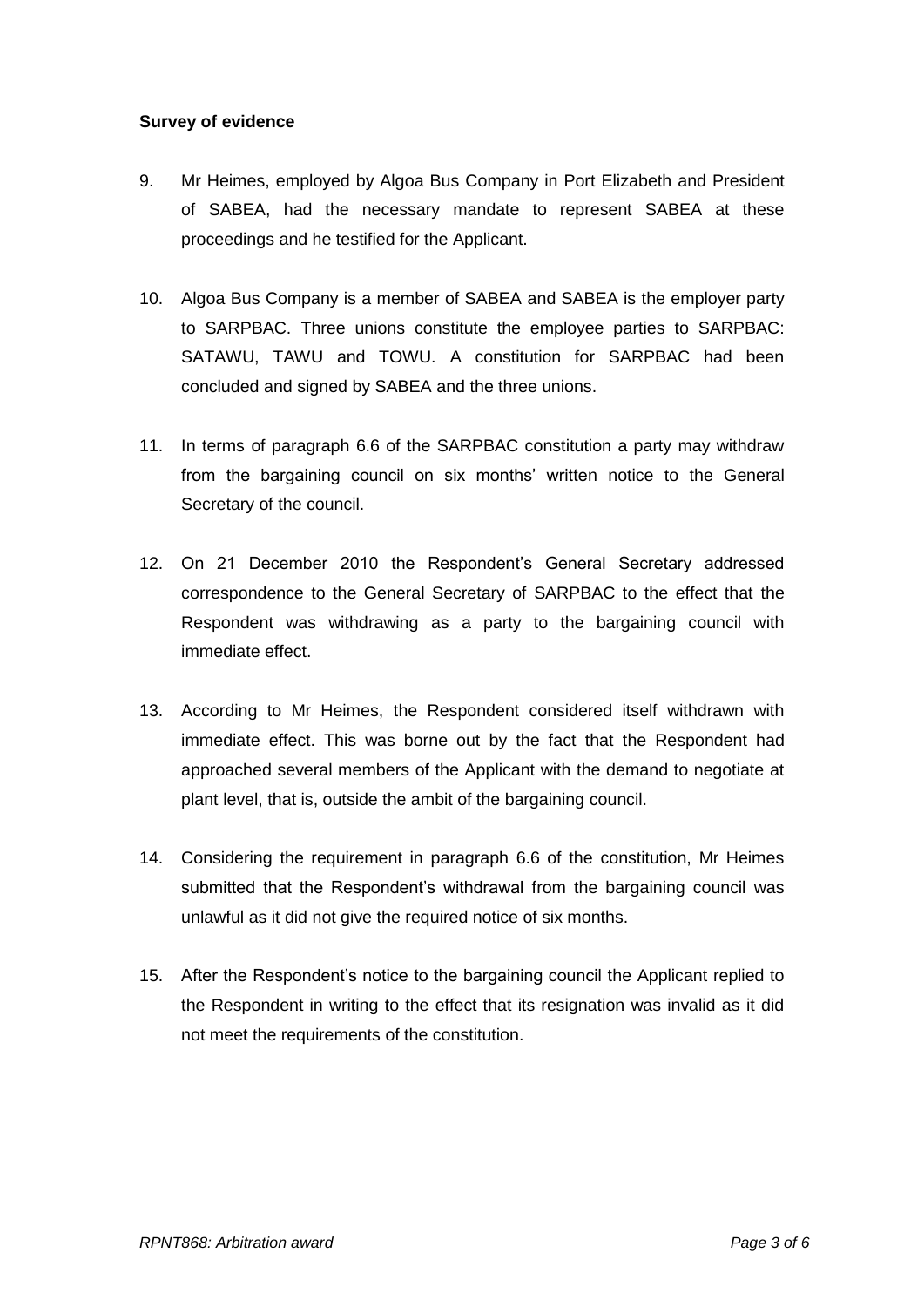- 16. Mr Heimes added that proceedings relating to the Respondent's withdrawal had been launched in the CCMA. The CCMA ruled<sup>1</sup> that it lacked jurisdiction to conciliate and arbitrate the dispute between the parties. It was held that SARPBAC was the appropriate forum to entertain the matter.
- 17. As the Respondent was not in attendance, its evidence was not available.

# **Survey of argument**

- 18. In closing Mr Wade, for the Applicant, submitted that the issue to be determined turned on the validity of the Respondent's purported resignation or withdrawal from the bargaining council, in light of paragraph 6.6 of the SARPBAC constitution.
- 19. The Respondent's withdrawal could be attributed, it was submitted, to its desire to negotiate with the Applicant's members at plant level, thereby attempting to avoid the collective bargaining regime that was established by the parties to SARPBAC and which the Respondent was party to.
- 20. Paragraph 6.6 of the constitution is unambiguous: it requires six months' written notice for a withdrawal and the Respondent is bound to comply with said requirement, so it was argued.
- 21. Apart from the fact that compelling reasons existed for a lengthy period of notice (for example, administrative responsibilities and requirements), the fact remained that the parties themselves agreed to the requirements for a withdrawal.
- 22. As the SARPBAC constitution meets the requirements of a collective agreement, as defined in section 213 of the Labour Relations Act 66 of 1995 (the Act), and as the Respondent was party to said collective agreement, it should be held to what it had bargained for. It was important to maintain the fabric of collective agreements concluded between the parties of the bargaining council.

 $\mathbf{1}$ <sup>1</sup> CCMA ruling issued under case numbers GAJB5081-11, GAJB5082-11 and GAJB4876- 11, dated 21 April 2011.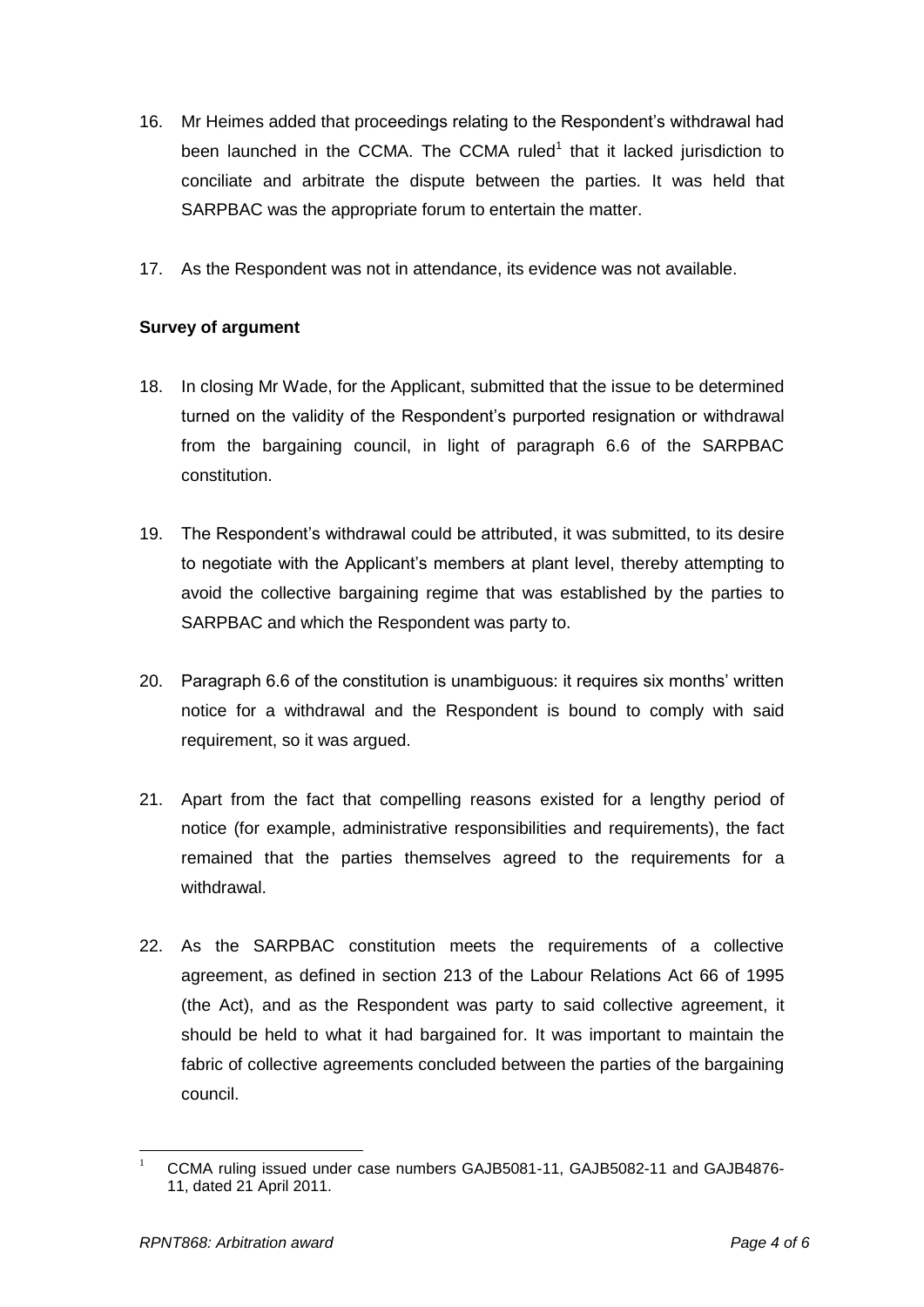- 23. The Respondent was misleading its members by suggesting that it could bargain at plant level which, it was submitted, invariably led to a belief that strike action could be embarked upon.
- 24. The Applicant sought an order to the effect that the Respondent remained bound to the SARPBAC constitution pending a valid resignation, was in consequence bound to negotiate within the ambit of SARPBAC and was precluded from demanding plant level negotiations.

#### **Analysis of evidence and argument**

- 25. A dispute concerning the interpretation and application of the SARPBAC constitution, a collective agreement, was referred by the Applicant. The Applicant's position in essence is that paragraph 6.6 of the constitution leaves no doubt as to its interpretation, i.e. that a notice period of six months is required to resign as a party from the bargaining council. As the Respondent did not give the prescribed notice, it should be held bound to the collective agreement and should not be allowed to demand negotiations at plant level.
- 26. Paragraph 6.6 of the SARPBAC constitution reads as follows:

"Any Party [*sic*] may withdraw from the Council on giving six calendar months' notice, in writing, to the General Secretary."

The requirement in this provision is clear and unambiguous and is not possibly open to interpretation. There can be only one interpretation: if a party wants to withdraw or resign as a party, notice of six months is required.

27. On 21 December 2010 the Respondent addressed correspondence to the bargaining council as follows:

"Kindly take notice that Transport and Allied Workers Union of South Africa hereby withdraw [*sic*] as member of the bargaining council with immediate effect.

It follows that Transport and Allied Workers Union of South Africa will not participate in annual wage negotiations for 2011 and that Transport and Allied Workers Union of South Africa will therefore negotiate with employers . . .".